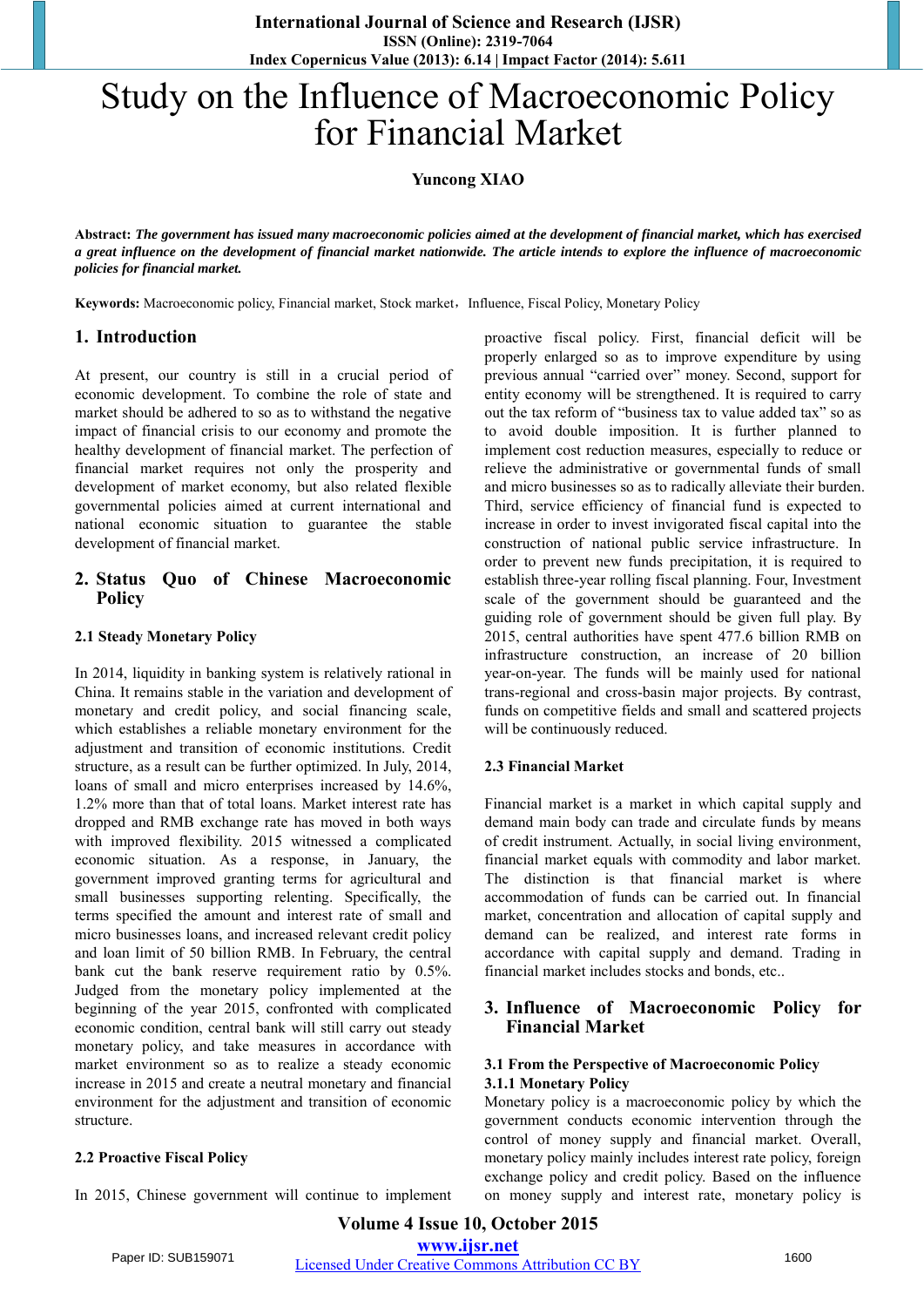referred to as either being expansionary or contractionary, namely, proactive or steady. When in a recession, the government reduces interest rate to stimulate consumption and investment, and increases the total supply of money by way of lowering deposit reserve rate of financial institutions, reducing RMB loan interest rate of commercial bank, increasing money amount, and recycling bonds so as to propel domestic economic growth. Expansionary policy is traditionally used to try to combat [unemployment](https://en.wikipedia.org/wiki/Unemployment) in a [recession,](https://en.wikipedia.org/wiki/Recession) while contractionary policy is generally carried out in an economic boom. When the economy is overheated and commodity price continues to rise, the government will adopt contractionary monetary policy by way of increasing the deposit and loan interest rate of commercial banks, decreasing money supply, issuing open market bonds in order to restrain investment and consumption, slow down the economy growth, control the domestic commodity price and market environment within rational level, for the sake of ensuring the development of economy in a long and stable way.

#### **3.1.2 Fiscal Policy**

Fiscal policy is the use of macroeconomic policy to adjust the market failure by way of [revenue](https://en.wikipedia.org/wiki/Government_revenue) collection and government [spending](https://en.wikipedia.org/wiki/Government_spending) to influence the national total demand, so as to influence the overall policy of gross national product. Generally speaking, the two main instruments of fiscal policy are changes in the level and composition of taxation and government spending in various sectors. Government spending includes government purchase and transfer expenditure. The same as monetary policy, fiscal policy mainly has two kinds of policies to adapt to different domestic economic environment. When the economy is in a recession, the government will adopt expansionary policy, and when the economy is overheated, government will choose contractionary policy.

When financial market remains stagnant, the government can use expansionary fiscal policy to expand total demand, so as to adjust national income and employment. From the perspective of taxation, government can lower individual income tax rate and income tax rate to stimulate consumption and investment. As for government purchase, the authority can renovate infrastructure, purchase government facilities, and expense the salary of governmental institutions and public institutions to promote the development of relevant industries and provide employment opportunities. Taking government transfer expenditure as example, intensifying transfer expenditure confronted with economic recession shall not only alleviate the living pressure of low-income groups, but also drive the increase of national economy and safeguard social stability. By contrast, government can restrain the overheated economy by reducing government purchase and transfer expenditure, and increasing deposit tax rate of commercial banks to ensure the healthy and continuous development of national economy.

**3.2 From the Perspective of Financial Market—e.g. Stock Market** 

## **3.2.1 Monetary Policy**

The influence of monetary policy for stock market can be shown in the following aspects. 1) The change of deposit reserve rate will set an impact on stock market, for it may lead to the change of money supply, which will impact the tendency of stock market. 2) Open-market operation may set an impact on stock market. When the government adopts expansionary policy, central bank will purchase plentiful bonds so as to increase money supply in the market, promote interest rate reduction, lower capital cost and motivate the enthusiasm of companies and individuals for investment and consumption. When production expands and profits increase, share prices will increase. In the contrary, share prices will drop. 3) Interest rate will impact stock market. The variation of interest rate will set a direct impact on the deposit yield rate, resulting in the change of capital flow direction and quantity, so as to impact the fund demand and stock prices. Moreover, the change of interest rate will affect the earnings of enterprises, so it may lead to the variation of share prices. Generally, when interest rate reduces, share prices will increase, and when interest rate increases, share prices will decrease.

## **3.2.2 Fiscal Policy**

The influence of fiscal policy for stock market can be shown in the following aspects. 1) The change of revenue will set impact on stock market. 2) National debt will have impact on stock market. 1) Variation in revenue will affect stock market. The adjustment of overall taxation amount and structure can be effective for the change of securities investment and actual investment, in order to alleviate demand inflation of social investment. High tax rate will influence the investment of market for stock, and further reduce the enthusiasm of investors. Low tax rate or tax relief will stimulate the potential of investment and consumption capability of enterprises and individuals, so as to propel the development of market economy. 2) National bond will influence stock market. When national bond bears high credibility, investment risk will reduce. Therefore, a mass-circulation of national bond will lower the earnings and level of securities market. When national bond rate rises, investors will transfer the investment funds for stock to national bonds. National bonds and shares belong to competitive financial assets. Therefore, when the capital in securities market is limited, too much national bonds will definitely lead to the change of the shares issuing and trading volume, so as to reduce share prices.

## **3.2.3 Income Policy**

Rapid increase of the income of urban-rural residents has greatly promoted the development of civil financial assets. As social accumulative capital disperses in the society, investment and saving are the only two choices for the outlet of capital. Since it is difficult to conduct direct investment due to diversification of capital, most investments are conducted by way of stock market. Overall, the gross of civil financial assets rises, and the social